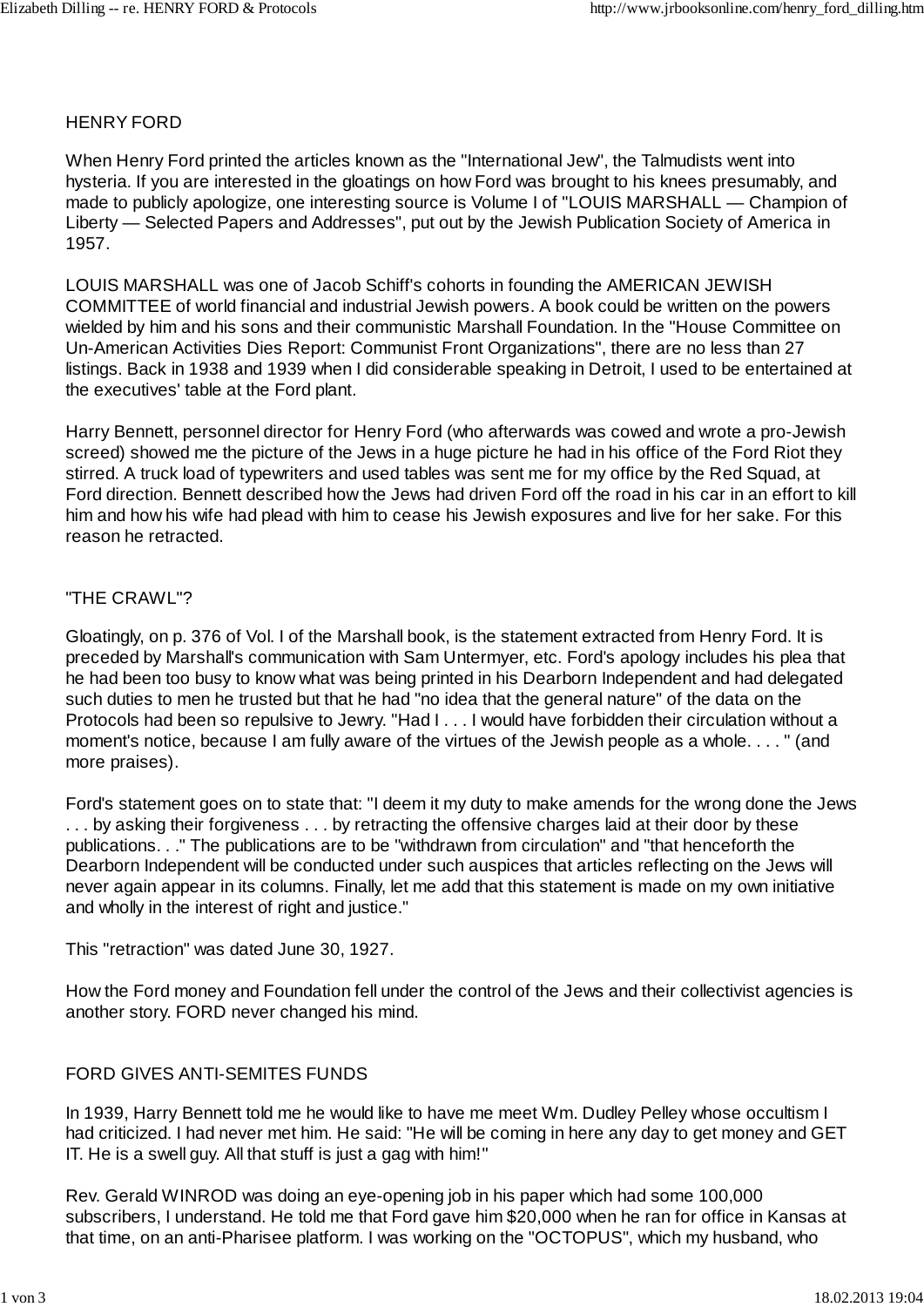afterwards regretted it, had me put out under a pen name. Ford gave me \$5,000 in April or May of 1939 so that I could add to my office staff which that year cost \$12,000.

One of our lawyers, during the infamous "sedition trial" to prosecute anti-Communists as Nazi "fascists", stated that none of the defendants had ever been as anti-Pharisee as Henry Ford had been. A public blast was issued from the Ford staff stating that FORD had never had any dealings with the so-called "seditionists". So, a separate trial aimed to dislodge the offending lawyer, Mr. Laughlin, I was put on the witness stand and testified what is written above. This was at the suggestion of Dr. Winrod who said one or the other of us should spill the truth. THERE WAS SILENCE — NO DENIAL from the Ford organization or Henry himself.

### BEFORE FORD'S APOLOGY

One may shrug off the Protocols as "forgeries" (of what?), but one cannot deny that the one supreme authority, the "LAW" of Talmudic Judaism is the Babylonian Talmud. Such top books put out by the Jewish Publication Society of America, adjunct of the World High Command, the American Jewish Committee, as "The Messiah Idea in Jewish History", etc. repeat the theme of the duty of WORLD power by the Talmudists whose religion is the Tradition of the Pharisees in written form.

"The New York World" of Feb. 17, 1921 published an interview with Mr. FORD, in the course of which he was asked: "Is your belief that the Jews are endeavoring to control the world based in any degree on the so-called PROTOCOLS... said to have been formulated by the Elders of Zion? You know, of course, that these have been denounced as forgeries or inventions. Do you believe they are genuine? He replied: "The only statement I care to make about the PROTOCOLS is that they fit in with what is going on. They are sixteen years old and have fitted the world situation up to this time. They fit it now."

## PEACE SHIP OPENS HIS EYES

Mr. FORD had been convinced of the Jewish responsibility for World War I by two Jews on his Peace Ship (See Ford Peace Party in my "RED NETWORK", and the activities of Rosika Schwimmer and Louis Lochner). This was covered in an interview in the "Jewish World", Jan. 5, 1922. He determined to make the truth known to his fellow Americans when he returned to this country, he said.

# DR. GRAY ON THE PROTOCOLS

I spoke over the Moody Bible Institute radio a number of times, at special meetings and in the Moody church. The Moody radio teacher of the Bible for many years was Mrs. Iris I. McCord who was a close and most beloved friend to her death. She told me of the incessant pressure being put on the head of the Moody Bible Institute, Dr. Gray, to disavow his belief that the Protocols are Jewry's plan in action. But in vain, although some of the incidents were most threatening. Dr. Gray steadfastly refused to change his position. The Moody Monthly for Sept. 1927 carried an article by him on the "apology", forced from Henry FORD by the then chief of the High Command American Jewish Committee, Louis MARSHALL. Dr. Gray wrote:

"This confession in our opinion is another link in the chain of prophecy. As we read it we were impressed that the great millionaire went further than the circumstances of the case required him to go. To put it another way, we do not believe the editor of the 'Independent', Mr. Ford's paper, was either as foolish or as wicked as the confession of its proprietor would make him appear. We believe he had good grounds for publishing some of the things about the Jews which he did publish, and that whether Mr. Ford was aware of it or not he, Mr. Ford, might have found corroborative evidence thereof had he looked for it. Indeed, the pressure brought to bear upon Mr. Ford to make his confession was in itself such corroborative evidence. The pressure came from the Jews — all over the world, and in the face of it Mr. Ford was panic-stricken. He is one of the richest men in the world, and of course conscious of the power that money brings with it; but he was made to feel that the Jews have more money and hence